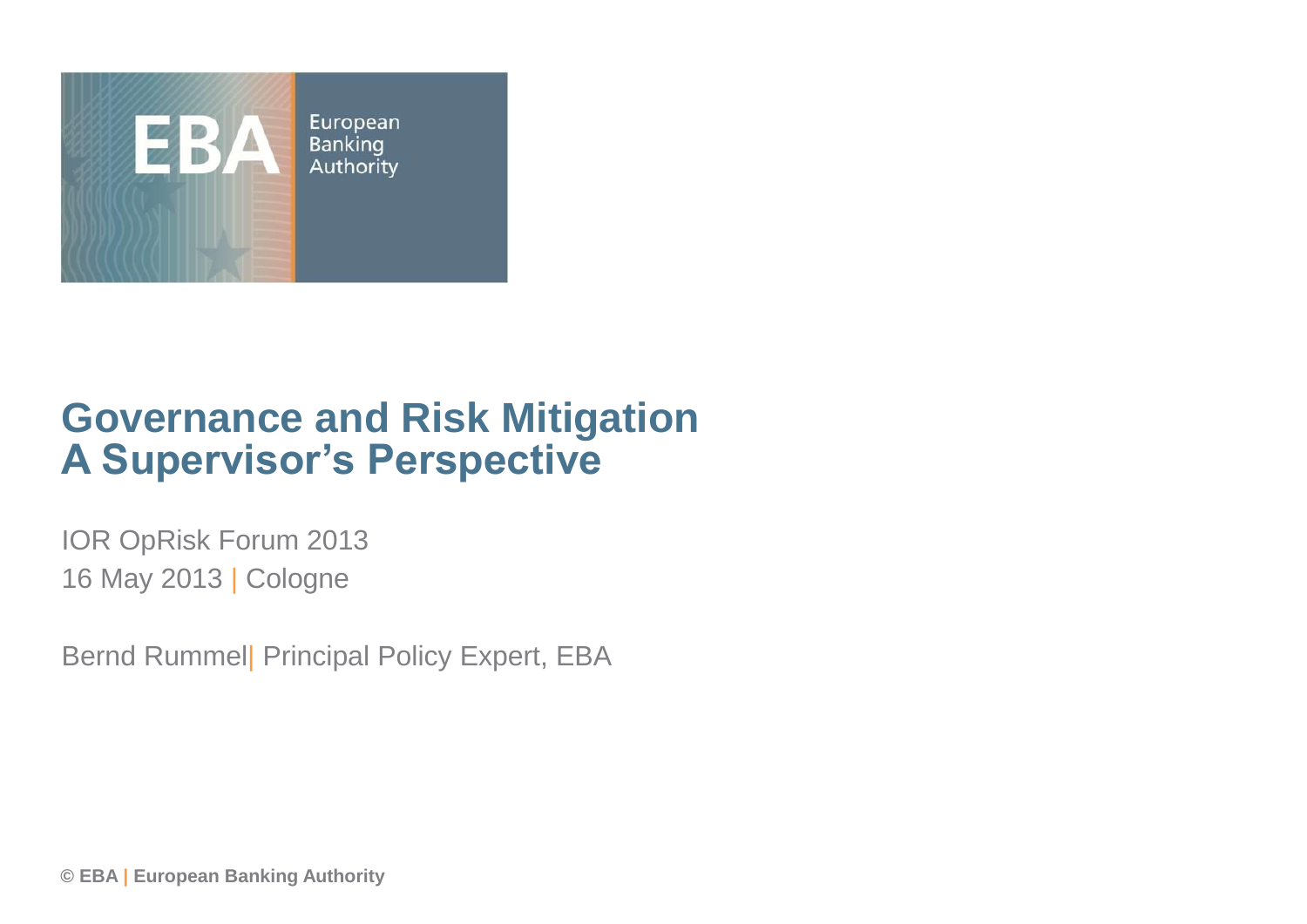## **The role of EBA – main objectives and tasks**

### **European Banking Authority:**

>Founded 01.01.2011

>Successor of CEBS

**Main objectives:**

>Establishing EU single rule book

>Promoting and enhancing quality and consistency of supervision

#### **Main tasks:**

- >Develop binding technical standards, guidelines, recommendations
- >Enhancing effectiveness colleges
- >EU-wide risk assessments
- >Emergency Situations

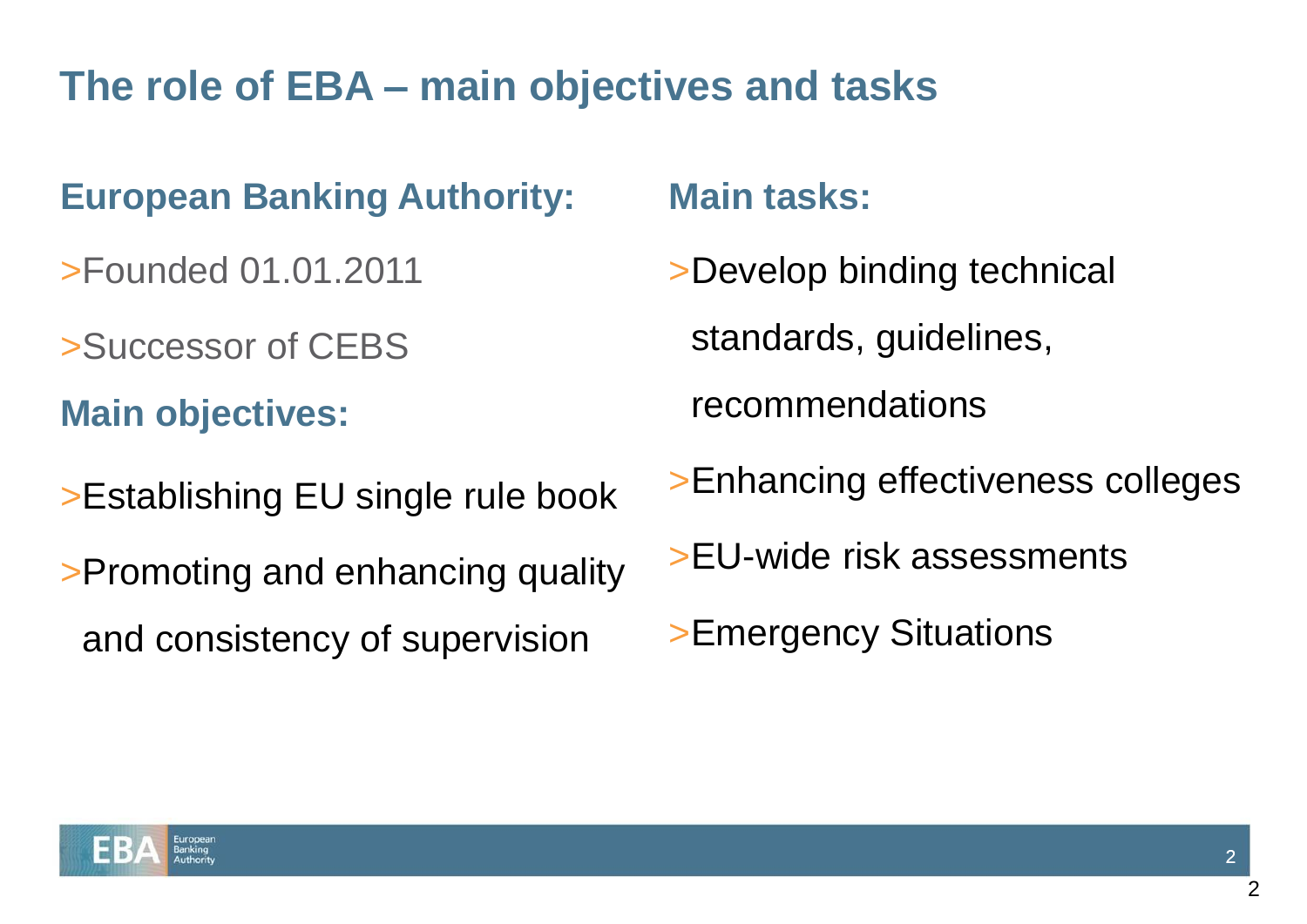## **CRD IV**

# **Institutions shall have robust governance arrangements:**

- > clear organisational structure with well-defined, transparent and consistent lines of responsibility,
- > effective processes to identify, manage, monitor and report the risks
- > adequate internal control mechanisms
- > remuneration policies and practices that are consistent with and promote sound and effective risk management.

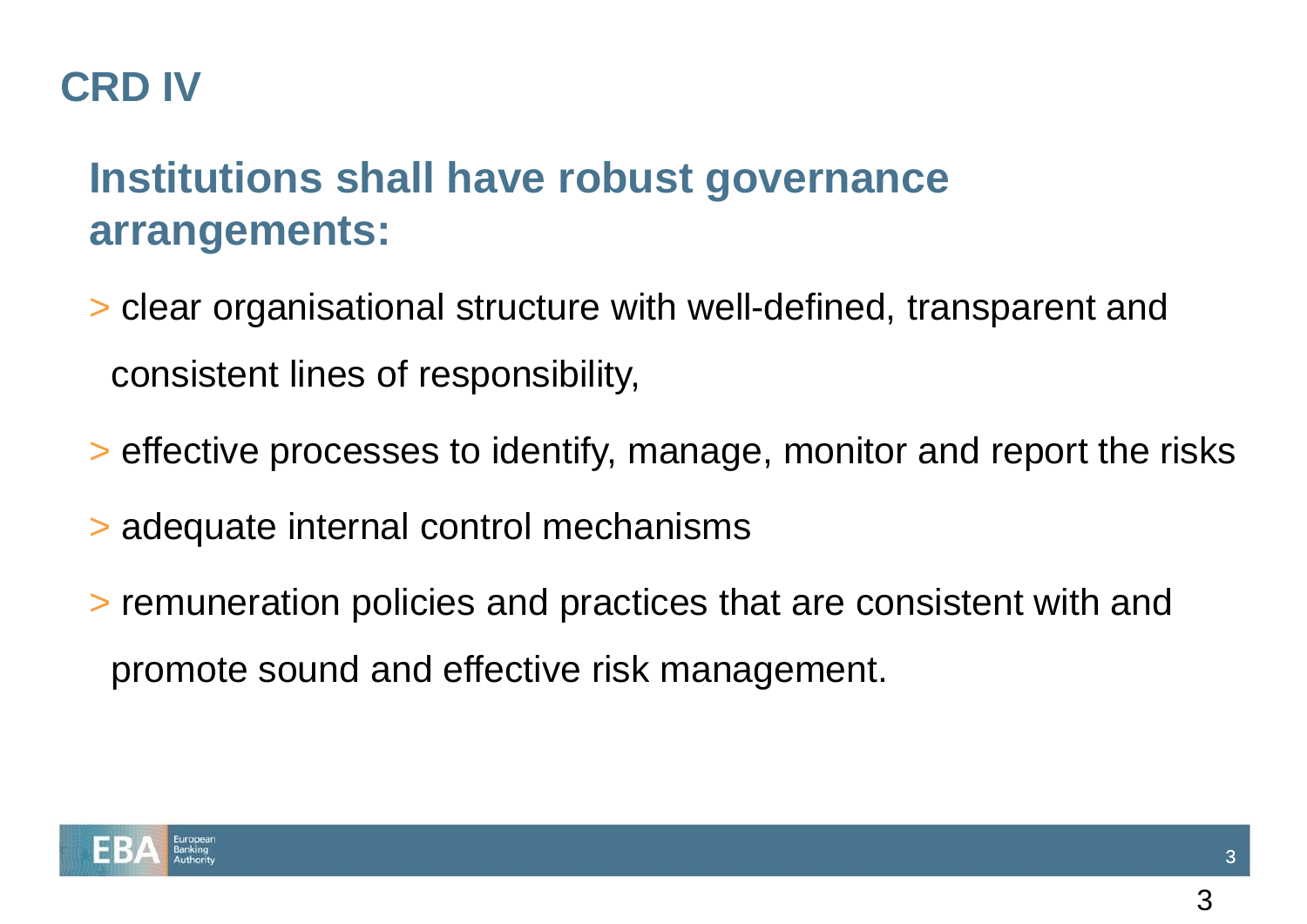## **Frequent weaknesses in the financial crisis**

- >Too complex organisation
- >Unclear definition of roles within the organization
- >Lack of committee structures (audit, risk, nomination, remuneration)
- >Conflicts of interests (e.g. role of CRO and CFO mixed up)
- >Low standing of risk management function and CRO
- >No holistic view
- >Overreliance on risk models

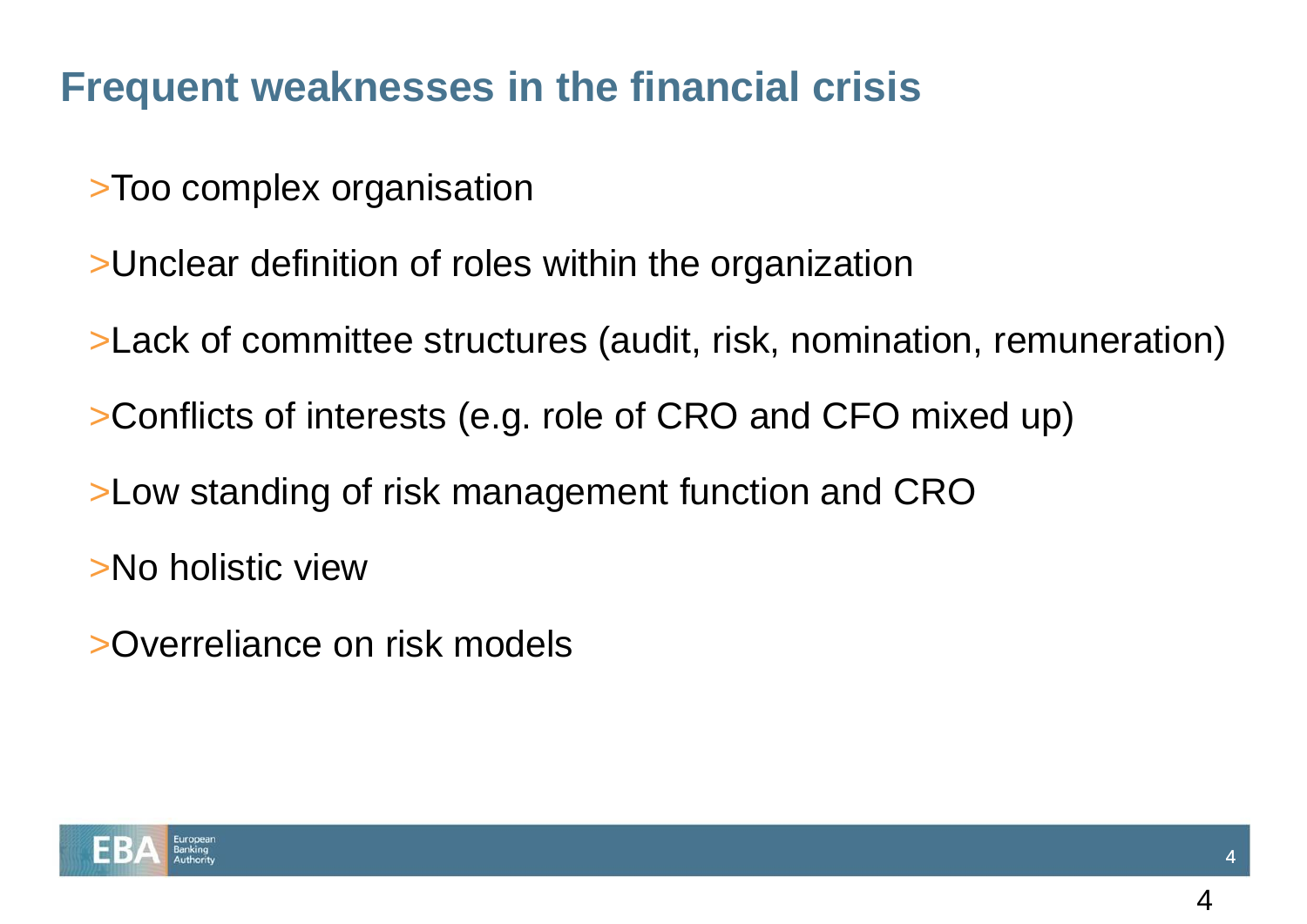**Governance and operational risk**

#### **Operational risk losses often result from weak governance**

**breach of law**

**rogue trading**

**external fraud**

**lack of knowledge giving wrong advice**

**weak controls**

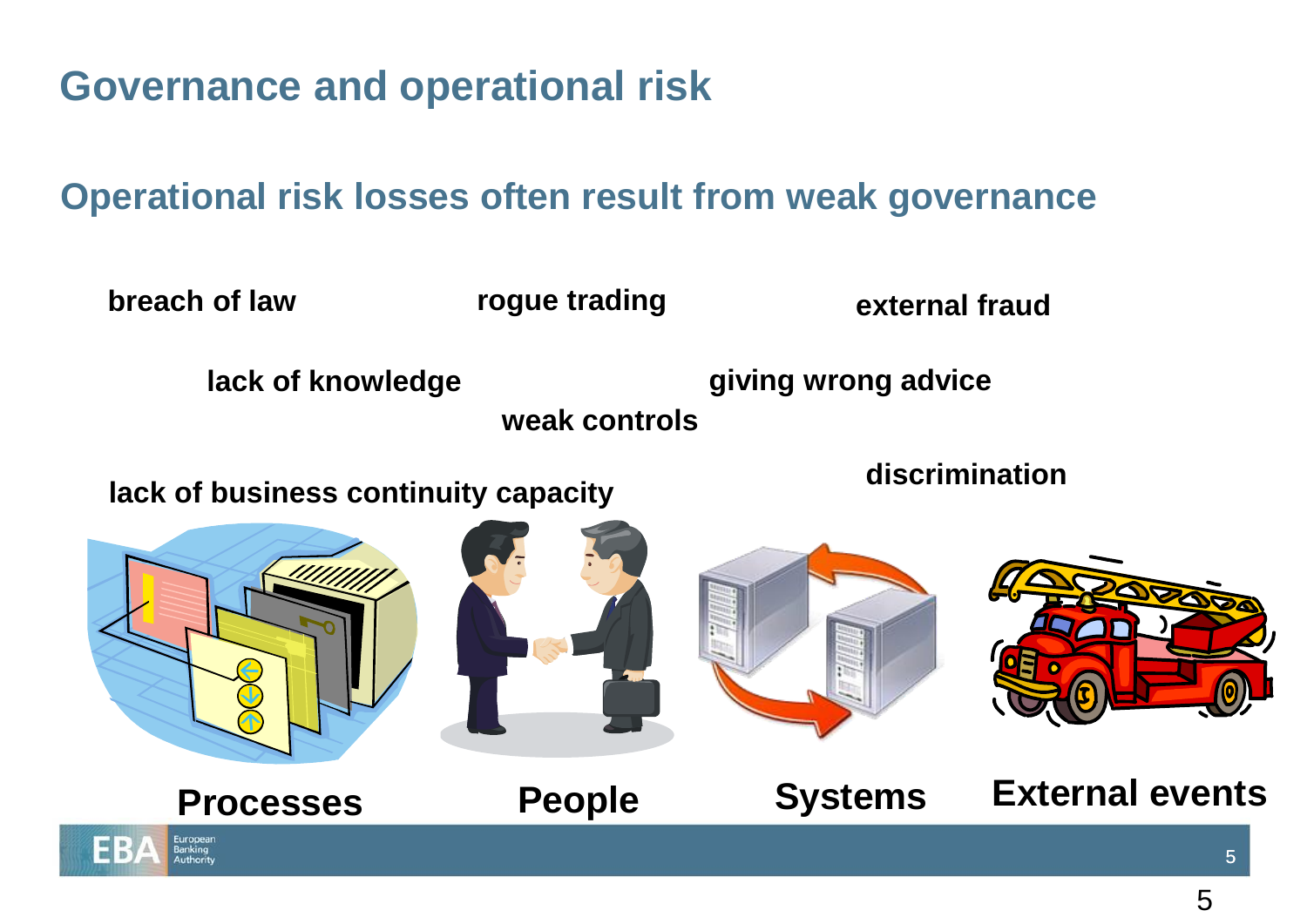## **Supervisory Expectations**

### **Risks shall be kept under control**

- > Banking comprises risk taking
- > Capital alone is not sufficient to keep risks under control, a precondition is that risk is appropriately managed
- > Setting and implementing of a business and risk strategy
- > Identification and assessment: quantitative and qualitative risk management tools; scenario analysis and stress tests
- > Measures to ensure that risks are kept in line with strategy/limits
- > Possible measures: avoid, accept, mitigate (or take) risks

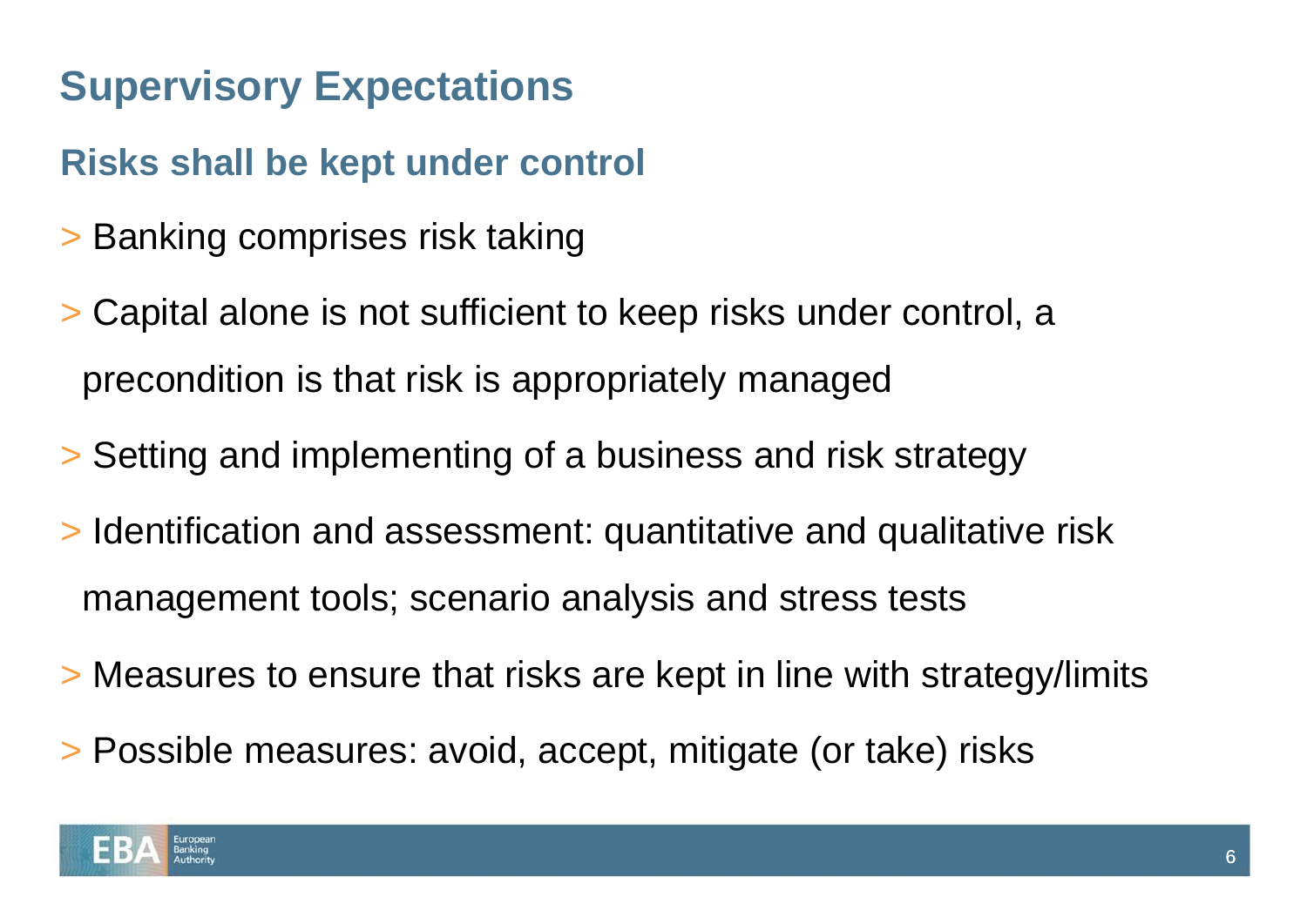### **CRD IV**

#### **Management body is responsible for the treatment of risk**

>Management body approves and periodically reviews the strategies and policies for taking up, managing, monitoring and mitigating the risks the institution is or might be exposed to

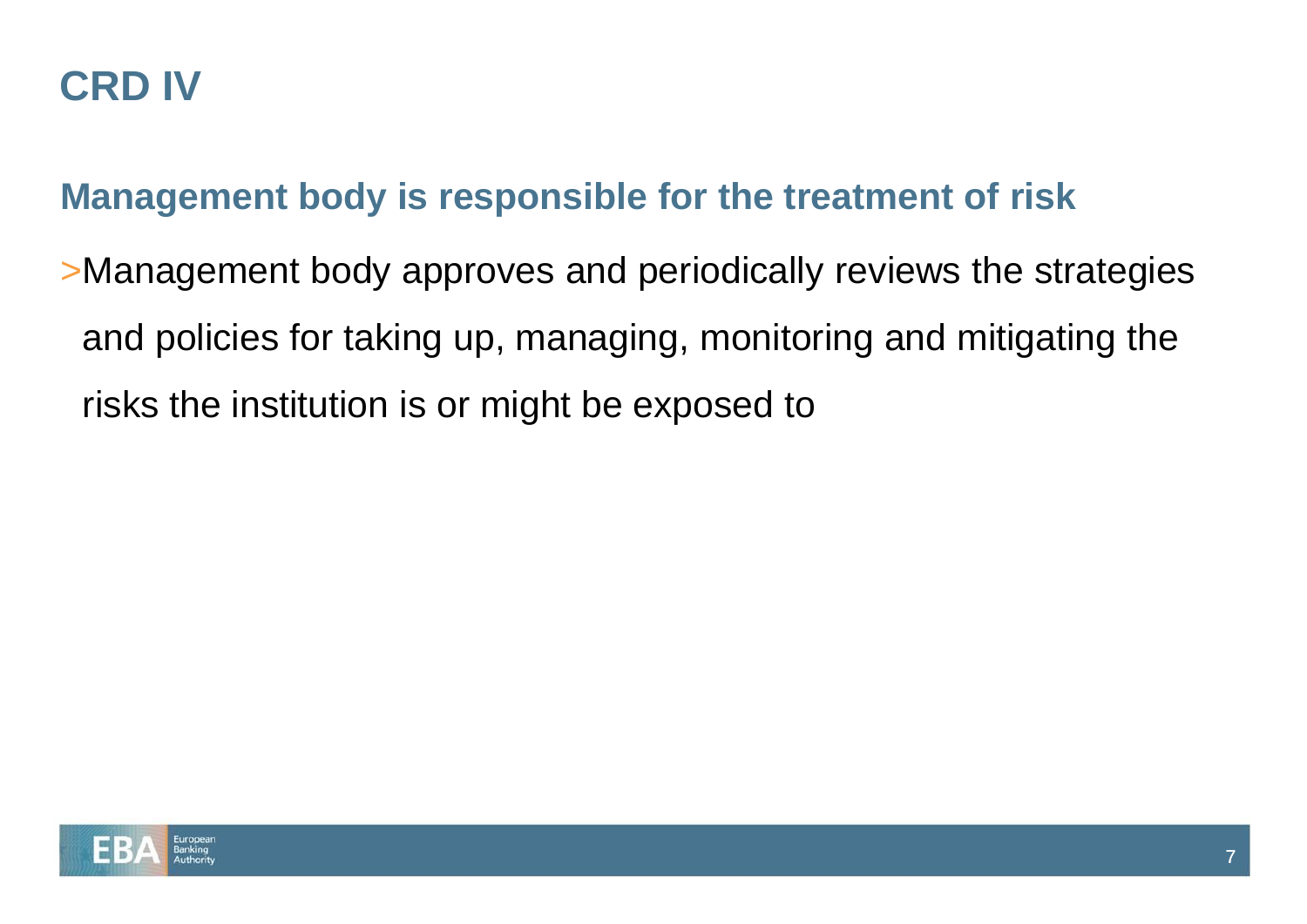## **Governance and Risk**

**ICAAP – sound strategies and processes to assess and maintain the internal capital that is appropriate to ongoing cover the risks**

- > Assessment of all relevant risks (e.g. credit, market, operational, concentration, liquidity, reputation, interest rate, macroeconomic risk)
- > Assessing the appropriateness of internal governance
- > Assessment of mitigating factors
- > Assessment of risk bearing capacity

**Competent authority performs Supervisory Review and Evaluation Process (SREP)**

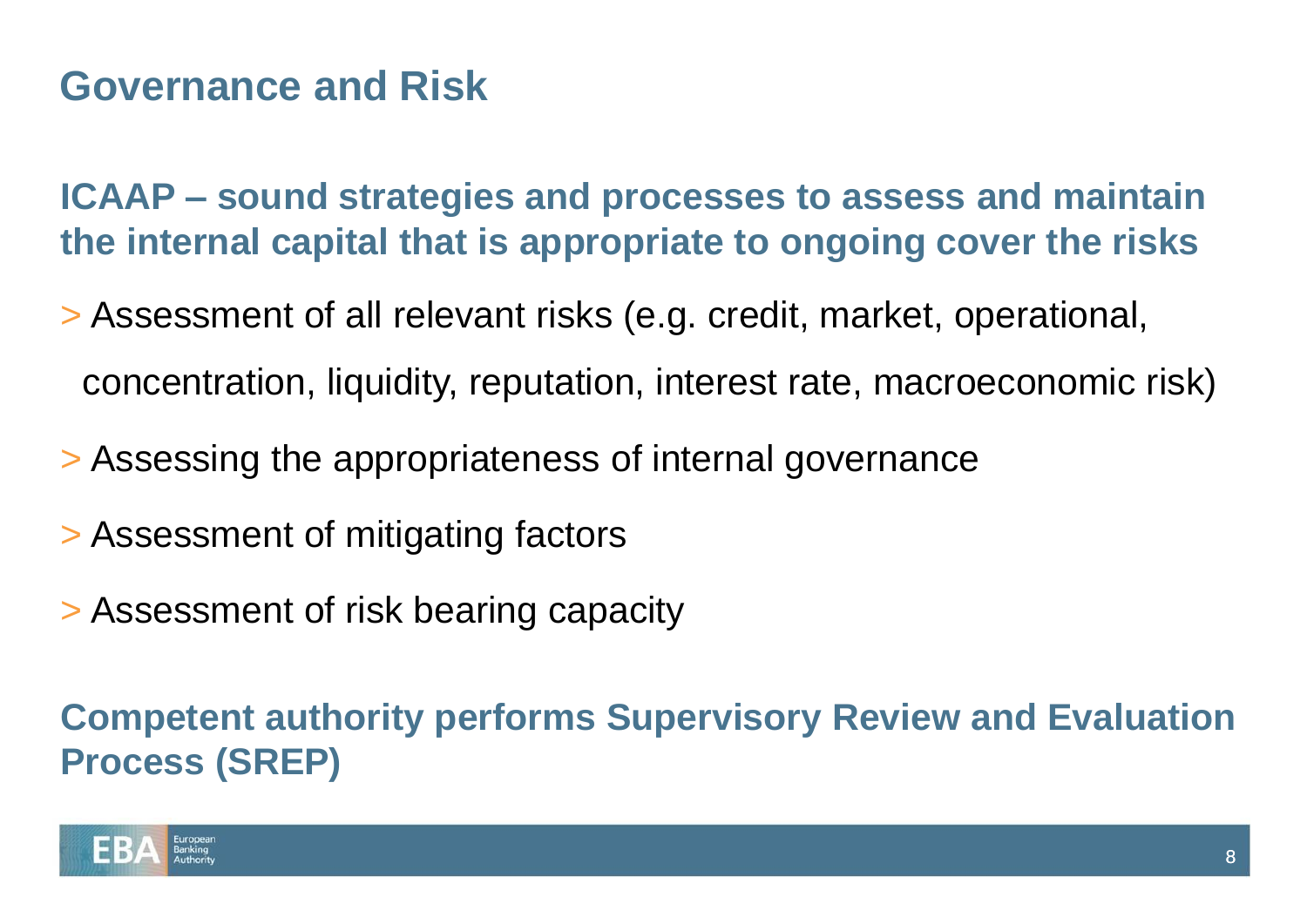# **Two dimensions of risk mitigation**

### **Frequency and Severity of potential losses**

- >Strong governance keeps risk under control
	- reduces the frequency of risk events
	- limits the overall exposure
- >Specific Risk Mitigation tools
	- collateral, CDS, diversification, netting
	- insurance (e.g. oprisk, relevant in Pillar II and AMA)
- > Specific risk mitigation tools considered in the SREP, but use not mandatory as long as risks are appropriately managed and covered

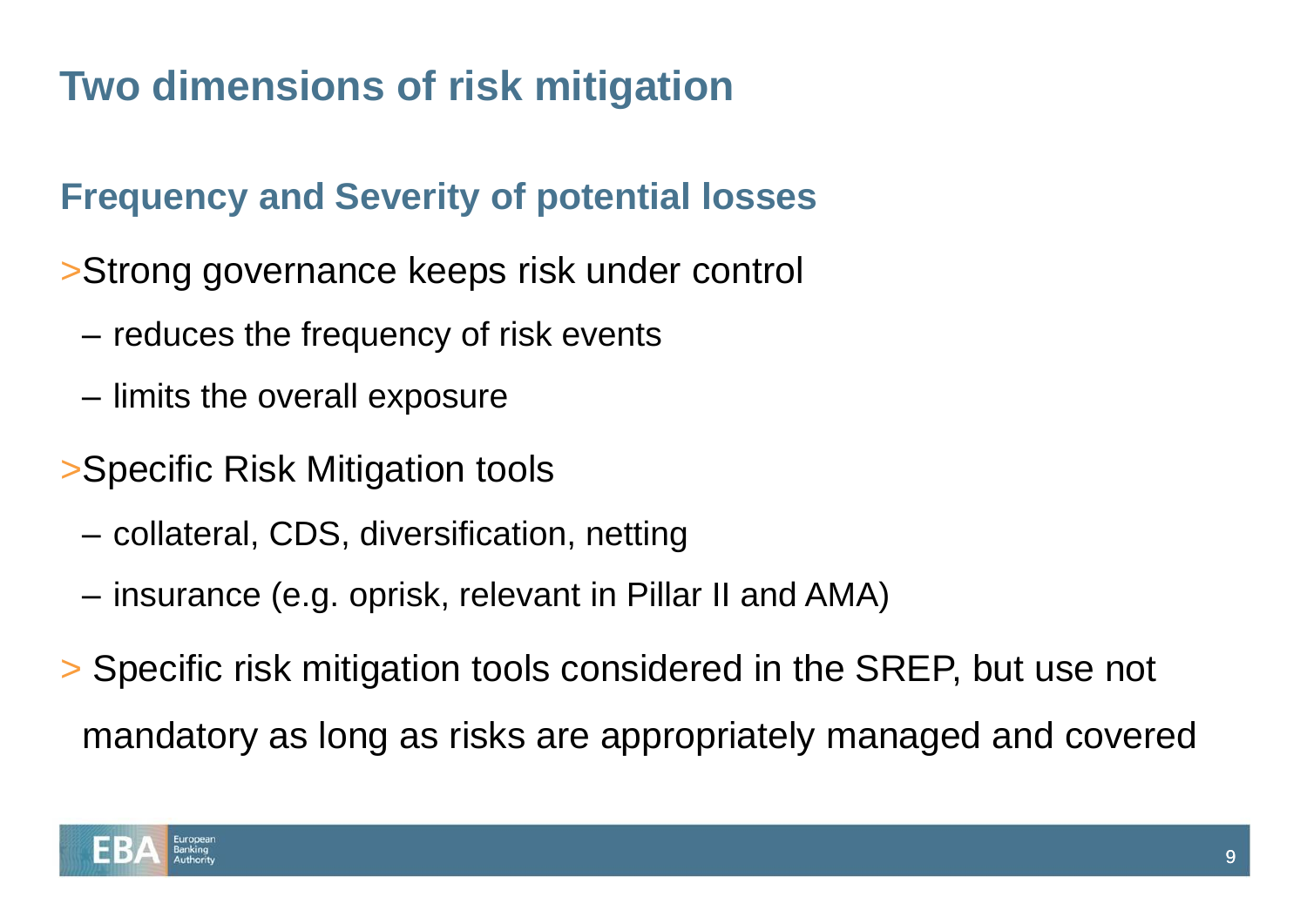## **EBA Guidelines on Internal Governance**

Update planned in 2015 to accommodate CRD IV



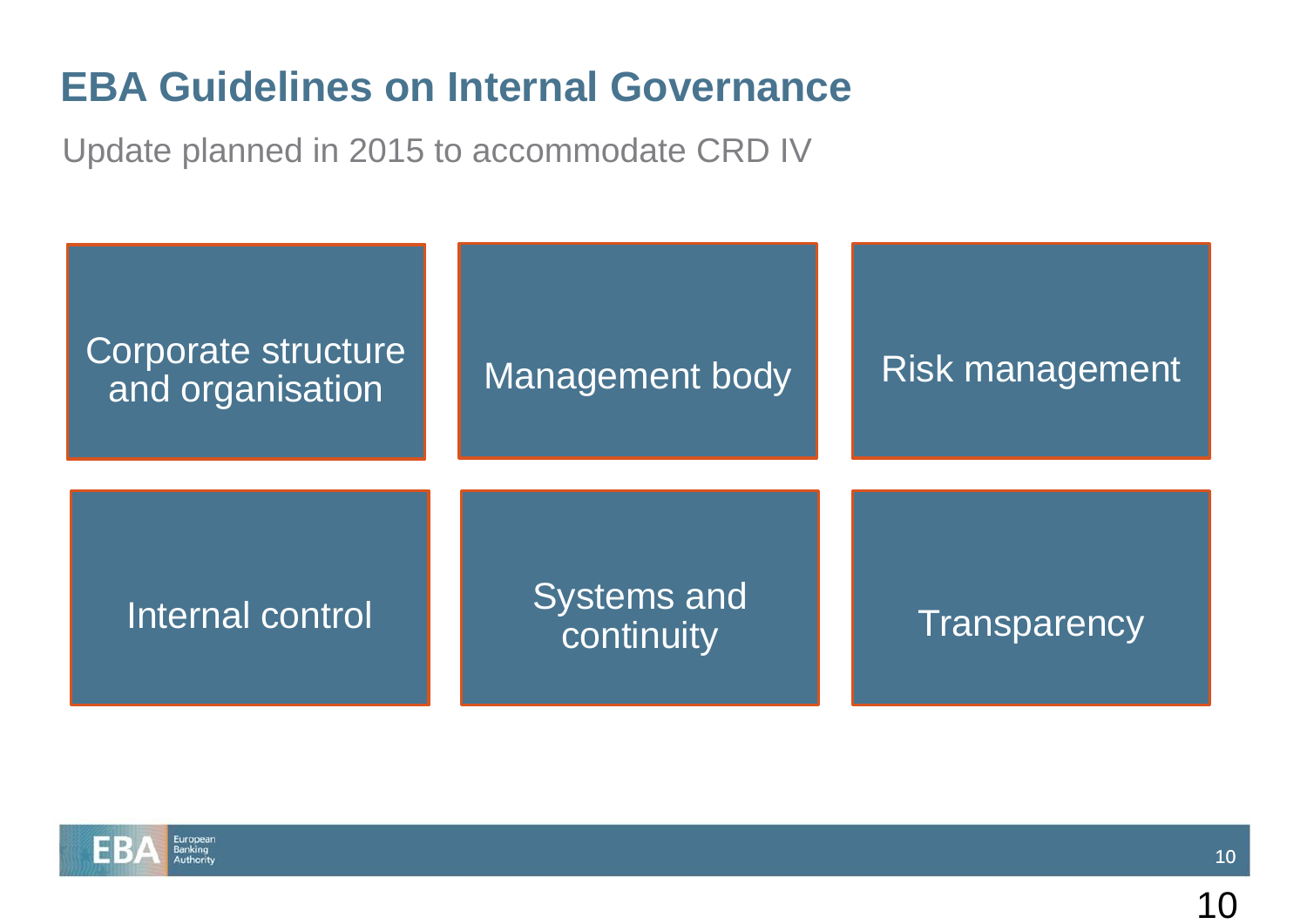## **Three lines of defence**

#### **Risk strategy and risk management/control to be implemented**



11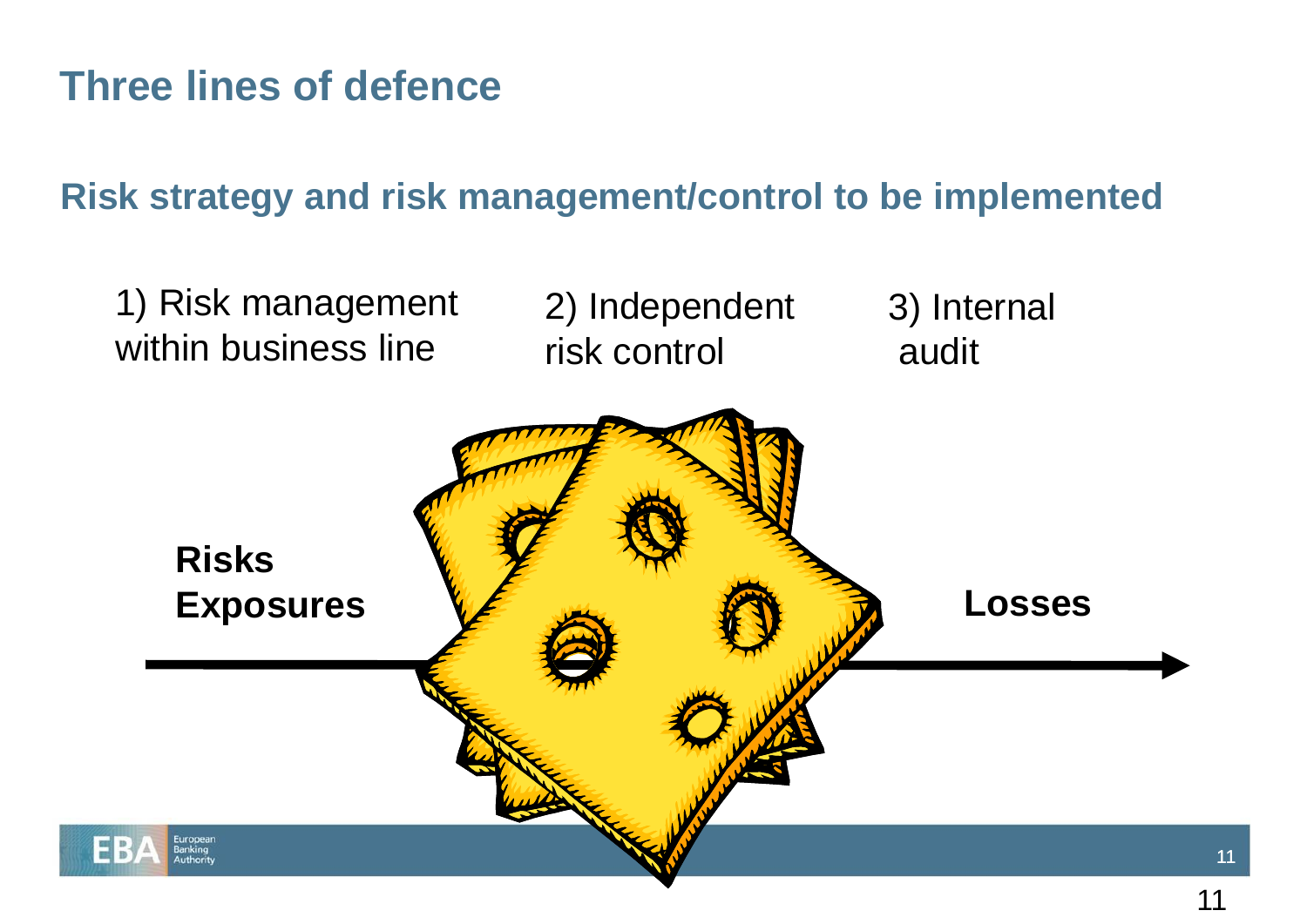## **Risk management**

#### **Develop a risk culture in line with the risk tolerance/appetite**

- > business strategy and risk appetite to be implemented
- > awareness and clear responsibilities regarding risk management
- > holistic risk management framework group and solo level
- > strong change processes (products, processes and systems)
- > business continuity requirements

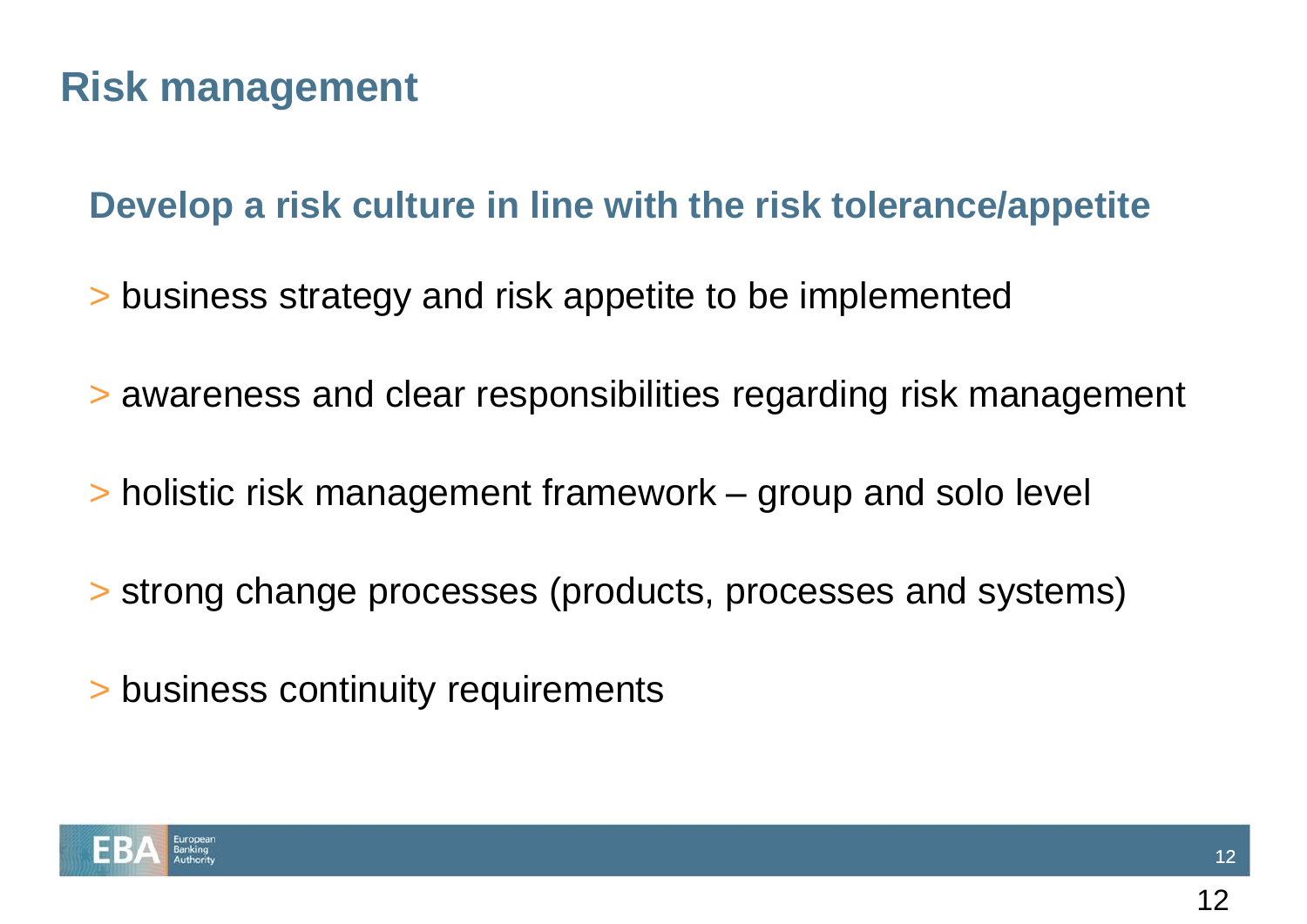## **Risk Control Function**

### **Chief Risk Officer (CRO) should be appointed**

>responsible for providing comprehensive, understandable and well

interpreted risk information

>qualification requirements apply

>removal of CRO to be disclosed

>replacement only with approval of non-exec. directors

>supervisory authority to be informed about the reasons

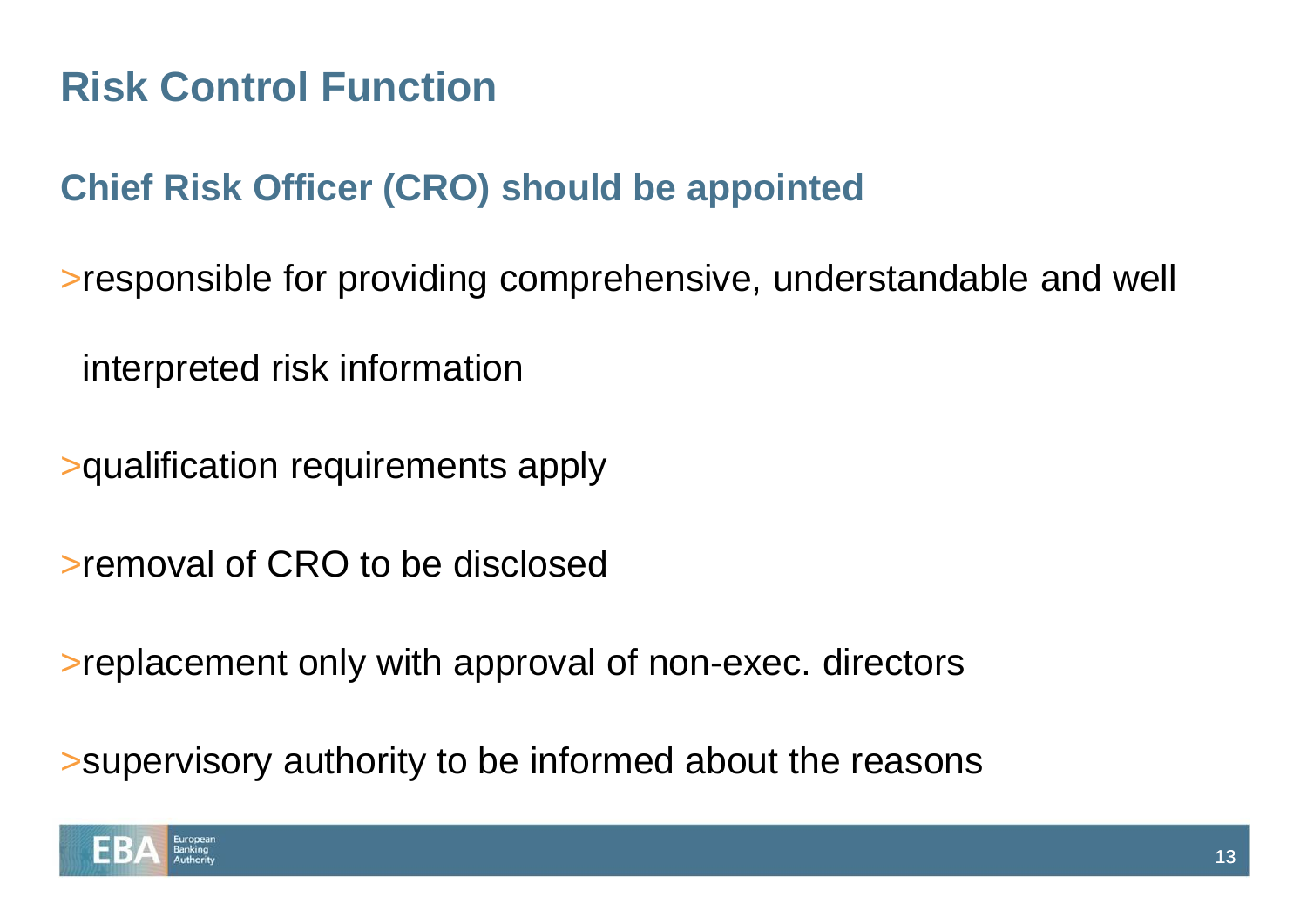### **Conclusions**

- > Banking Business Comprises Risks, expressed in banks strategy
- > Capital is important, but not sufficient for risk management purposes
- > Sound governance enables risk management and control
- > Appropriate measures to identify and assess risks and to keep the risks with institutions strategy – including risk mitigation
- > Risks, governance and risk mitigation assessed within SREP